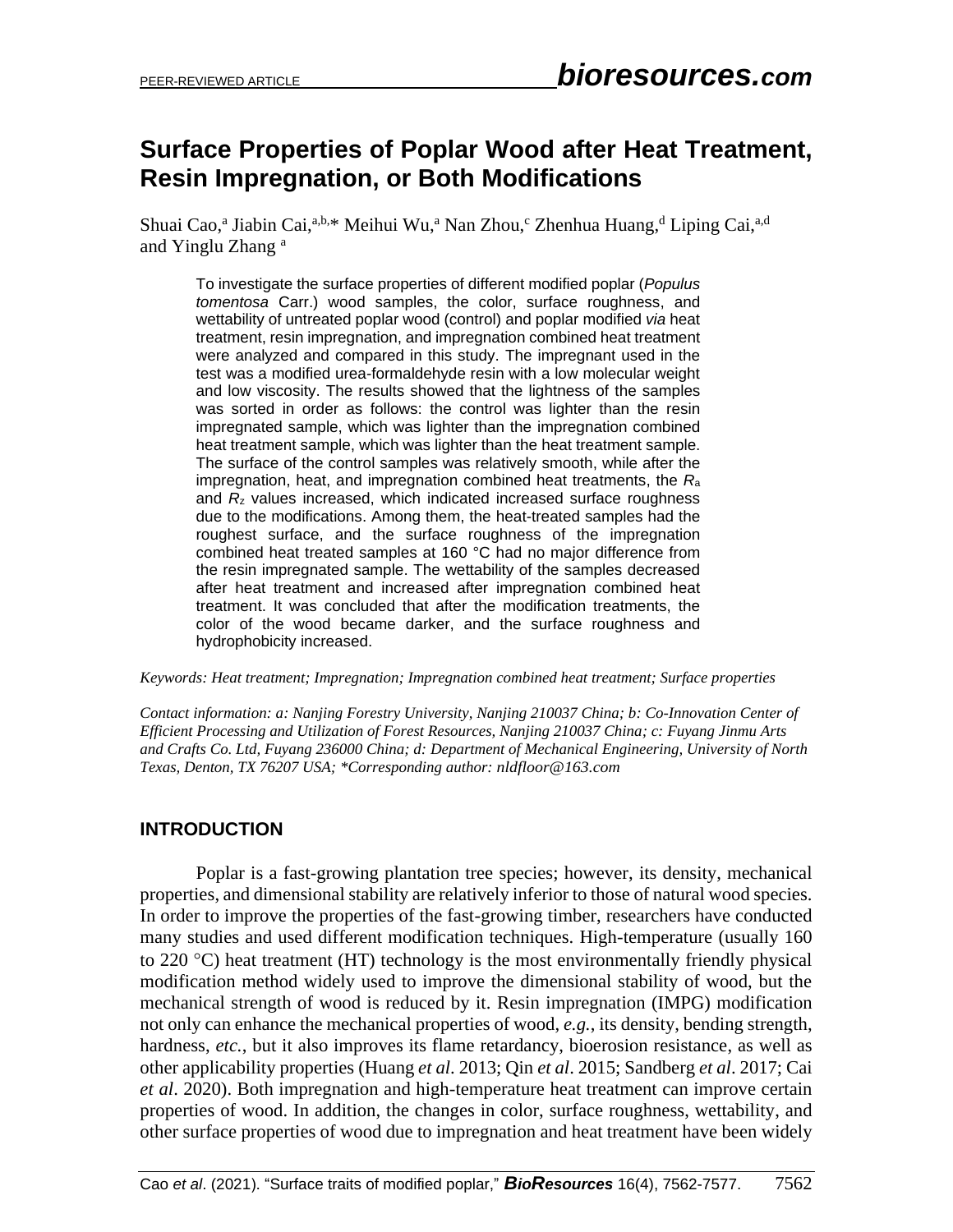accepted by wood industry and market. The color is an important indicator that reflects the visual characteristics of the wood surface. Therefore, it is of great significance to carry out research on the effect of modified wood's color on its application in the furniture, flooring, and decoration industries. However, these single modification methods cannot improve all the previously mentioned properties. The modification lead to certain deficiencies, such that the modified wood often cannot meet the requirements for an application. Therefore, in order to obtain modified wood with better properties, it is desired to seek an impregnation combined heat treatment process to expand the application range of fastgrowing wood.

There has been related research on the modification treatment of impregnation combined with heat treatment, but the research is still in its infancy. Baysal *et al*. (2014) studied some mechanical properties such as modulus of rupture (MOR) and some physical properties such as glossiness, color, surface roughness, and water absorption (WA) of adolit-KD 5 impregnated and then heat treated of Scots pine (*Pinus sylvestris* L.) wood specimens, They found that adolit-KD 5 treatment before heat treatment caused decreases in the glossiness and color. Heat treatment induced a strong decrease of luminance (darkening). Moreover, increasing treatment temperature and duration, resulted in decreasing values of MOR, WA, glossiness, and surface roughness. Turkay *et al*. (2016) investigated mechanical properties such as the modulus of rupture (MOR) and compression strength parallel to grain (CSPG) of impregnated by Wolmanit CX-8 (WCX-8) and Celcure AC-500 (CAC500) and heat-treated Oriental beech (*Fagus orientalis* Lipsky) wood. It was found that both impregnation and heat treatment decreased the MOR and CSPG of Oriental beech wood and higher treatment duration and temperature resulted in lower MOR and CSPG of Oriental beech. Liu *et al*. (2013) investigated the influence of melamine-ureaformaldehyde (MUF) resin impregnation combined with heat treatment on the dimensional stability and mechanical properties of eucalyptus. It was found that the dimensional stability and mechanical properties of the MUF resin combined heat treatment at a temperature of 240 °C were better than the properties of the heat treated only wood. Xu *et al*. (2015) used different heat treatment processes to treat timbers impregnated by PF resin and found that the heat treatment improved the dimensional stability of timbers impregnated with PF resin. In addition, the mechanism of the reduction of the hygroscopicity was studied using infrared spectroscopy. Quan *et al*. (2017) found that the heat treatment temperature had a greater impact on the hygroscopicity and dimensional stability of impregnated poplar wood than the heat treatment time. A study by Lahtela and Kärki (2016) showed that the proper heat treatment of impregnated timber can improve the mechanical properties. It was believed that the modified wood *via* combined treatments had the potential to be used in outdoor structures and furniture.

Studies on wood modification primarily focus on basic physical properties, *e.g.*, the hygroscopicity, dimensional stability, and macroscopic mechanical properties. Limited studies on the surface properties of the modified wood have been completed. In addition, the wood samples used in experiments are mostly small sized (with the size ranging from 50 mm  $\times$  50 mm  $\times$  10 mm to 400 mm  $\times$  120 mm  $\times$  25 mm), which is quite different from the actual situation in industrial production (Sivrikaya *et al*. 2019). Therefore, in this experiment, the surface properties of industrial scaled specimens were examined using industrial equipment in order to provide further guidance for the actual manufacturing.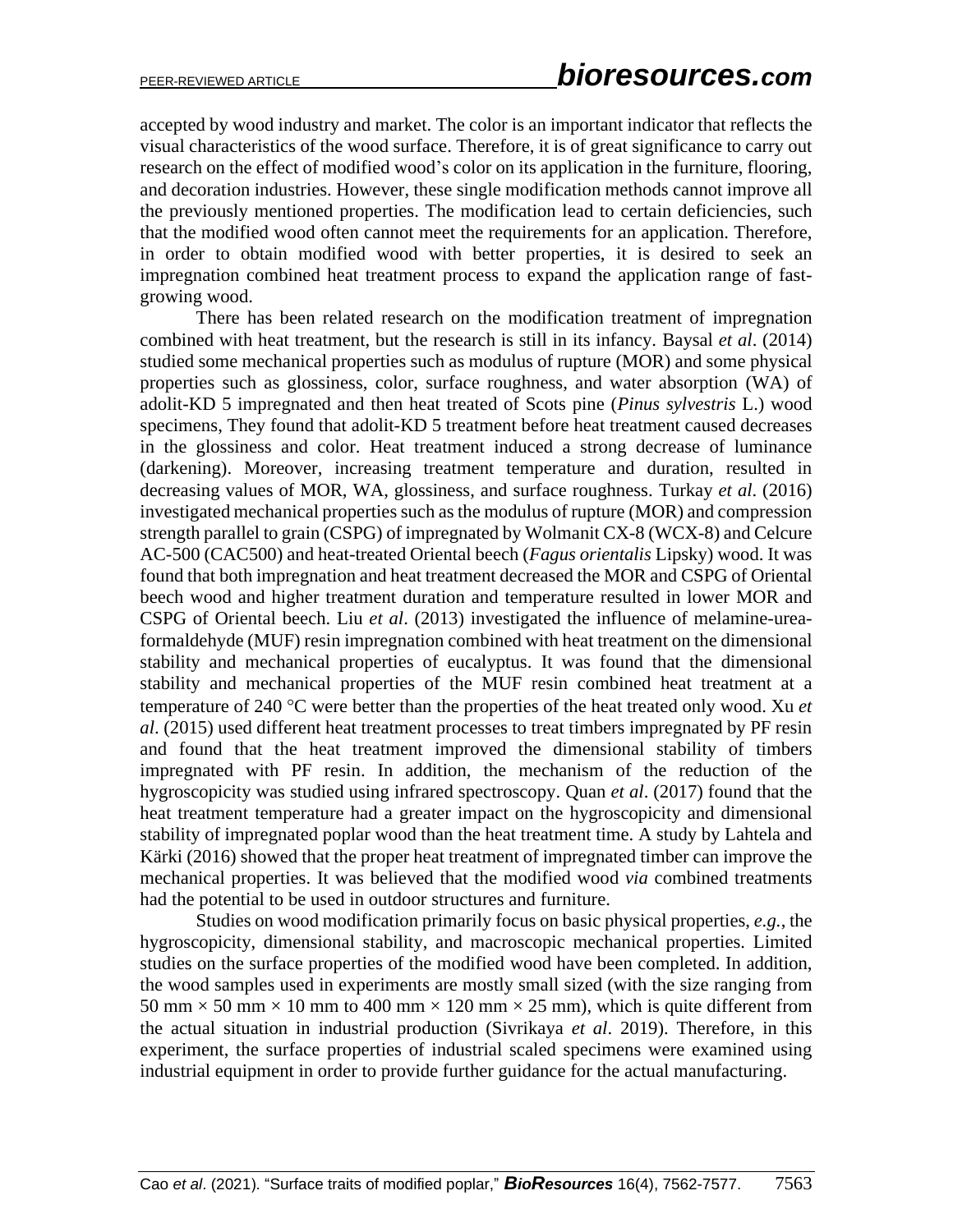## **EXPERIMENTAL**

## **Materials and Equipment**

The wood species used in this study was poplar (*Populus tomentosa* Carr.) with a diameter at breast height greater than 30 cm (purchased from Siyang, China). The sawn timber with a size of 2400 mm  $\times$  100 mm  $\times$  28 mm (L  $\times$  W  $\times$  T) was first kiln-dried until the moisture content reached 12%, and then it was surface planed to a thickness of 22 mm. A total of 150 timber samples were selected with straight grains and no defects, which were numbered as #1, #2, #3... #150 sequentially.

The impregnant used in the test was a modified urea-formaldehyde resin with a low molecular weight (less than 500 g/mol) and low viscosity (1.5 mPa·s at a temperature of 23 °C  $\pm$  0.5 °C *via* the rotary viscometer method), and a solid content of 19.56% (the original solid content was approximately 50%), which was independently developed and produced by Fuyang Jinmu Arts and Crafts Co. Ltd. (Anhui, China). The reaction raw materials primarily included urea, ammonia, formaldehyde, melamine, and other ingredients. The primary performance indicators were tested according to GB/T standard 14074 (2017).

To reduce the differences among the test groups, two boards with a length of 330 mm were cut by band saw from all timber samples. One board was unmodified, while the other board was heat-treated at a temperature of 180 °C for 3 h. The remaining timber (with a length of 1740 mm) was first impregnated with the modified urea-formaldehyde resin at a vacuum and then kiln-dried and cut into four equal pieces. One of which was not processed as a control, while the other three were heat-treated at a temperature of 160, 180, and 200 °C for 3 h, respectively. Therefore, there were 6 groups of samples in this experiment, including the control, heat treatment at a temperature of 180 ℃, resin impregnation, and impregnation combined with heat treatment at 3 different temperatures (Table 2).

### **Methods**

#### *Impregnation combined heat treatment process*

The timber samples were impregnated according to LY/T standard 2407 (2015) and the production process of the enterprise. The first step of the impregnation process was to vacuum the dried poplar timber at -0.08 MPa for 30 min in a vacuum impregnated pressure tank. Then, the dried timber was filled with the impregnation liquid in a vacuum state, and the impregnation pressure was increased to 3.0 MPa and maintained for 1 h. After that, the timber samples were taken out and the surface liquid was removed, the pressure was released, and the remaining impregnating liquid was discharged. After 3 d, the impregnated timbers were dried again to a moisture content of 12%; the drying period was 23 d.

### *Color measurement*

The samples of control, heat treatment at a temperature of 180 ℃, resin impregnation, and impregnation combined with heat treatment at 3 different temperatures were respectively processed into samples with a size of 330 mm×100 mm×20 mm. Each group had 10 samples, with a total of 60 samples. The color of the wood surface was measured with a colorimeter according to the CIE wood color characterization method promulgated by the International Commission on Illumination (CIE). The CIELab System was used for color evaluation. A chroma meter (CR-400, Konica Minolta, Tokyo, Japan) was used to measure the *L*\*, *a*\*, and *b*\* parameters at four specific positions (6 cm between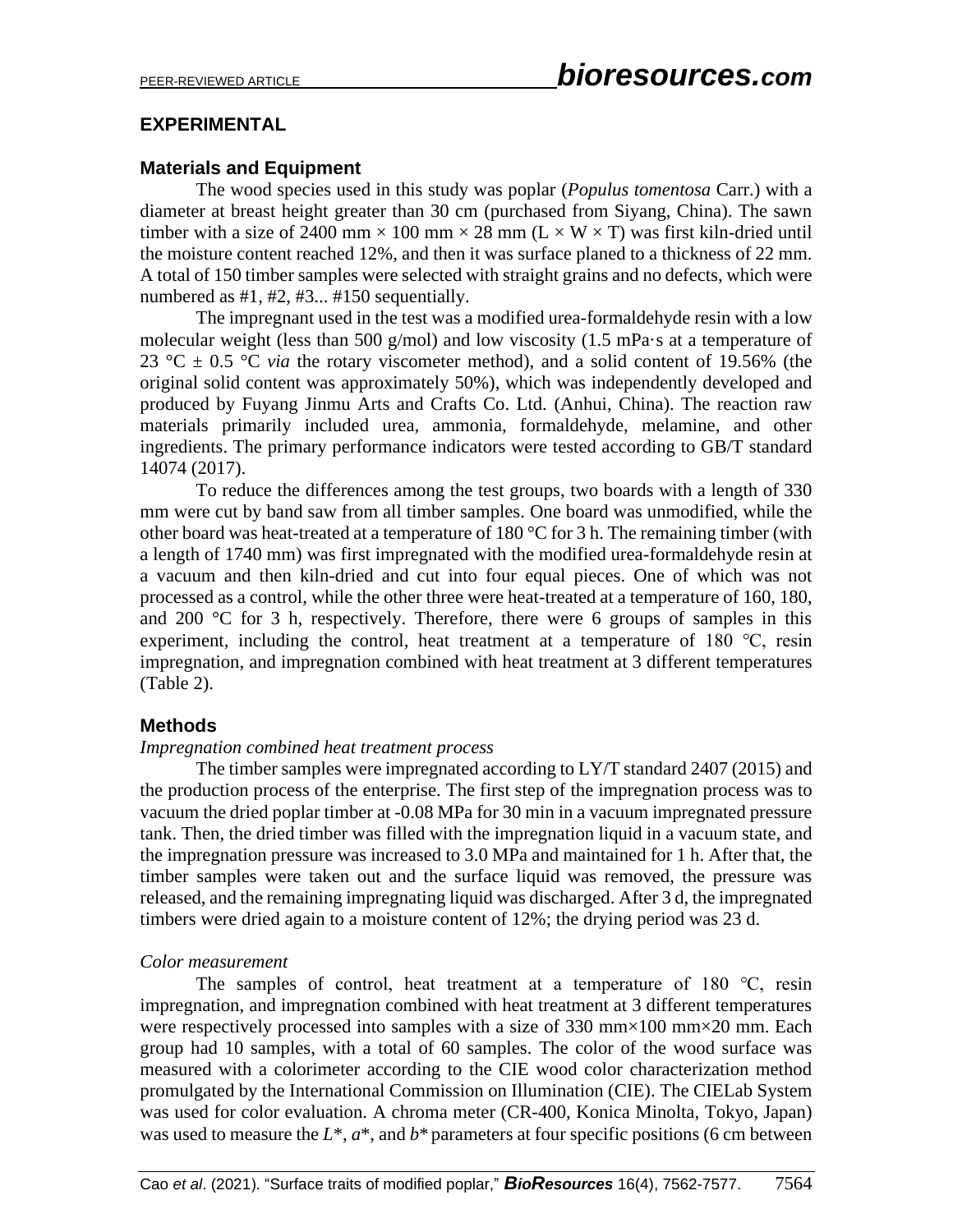each two points) on the tangential surface of each sample after regular intervals, and the average values were calculated. The *L*\* denotes lightness (+ denotes brighter and - denotes darker),  $a^*$  denotes the red-green index (+ denotes reddish and - denotes greenish), and  $b^*$ denotes the yellow-blue index (+ denotes yellowish and - denotes bluish). The ∆*L*\*, ∆*a*\*, ∆*b*\* parameters and the ∆*E* were calculated according to Eqs. 1 through 4,

$$
\Delta L^* = L_t^* - L_t^* \tag{1}
$$

$$
\Delta a^* = a_t^* - a_i^* \tag{2}
$$

$$
\Delta b^* = b_t^* - b_i^* \tag{3}
$$

$$
\Delta E = \sqrt{(\Delta L^*)^2 + (\Delta a^*)^2 + (\Delta b^*)^2}
$$
 (4)

where the  $L_i^*$ ,  $a_i^*$  and  $b_i^*$  are the lightness, red-green index, and yellow-blue index of the untreated wood, respectively,  $L_t^*$ ,  $a_t^*$ , and  $b_t^*$  are the lightness, red-green index, and yellow-blue index of the modified wood, and ∆*L*\*, ∆ *a*\*, ∆*b*\*, and ∆*E* are the differences in the brightness, red-green index, yellow-blue index, and total color change, respectively (Ding *et al*. 2017).

#### *Surface roughness measurement*

The samples of control, heat treatment at a temperature of 180 ℃, resin impregnation, and impregnation combined with heat treatment at 3 different temperatures were respectively processed into specimens with a size of 50 mm×50 mm×20 mm. Each group had 10 samples, with a total of 60 samples. In this experiment, one side of the sample surface was manual-planed, and the other side was sanded with 320# sandpaper and then 400# sandpaper. The roughness after the hand-planing was measured *via* a TR110 portable surface roughness meter (Shanghai Double Produced by Asahi Electronics Co., Ltd.) (indicating error less than or equal to  $\pm$  15%). The sampling length was  $L = 2.5$  mm and the evaluation length was  $5L = 12.5$  mm. The surface roughness after sanding was measured *via* a JB-4C precision roughness meter (Shanghai Taiming Optical Instrument Co., Ltd.) (indicating error less than or equal to  $\pm$  5%).

Referring to GB/T standard 12472 (2003) and GB/T standard 1031 (2009), 6 areas along the transverse direction of the tangential surface, after the manual planing and sanding, were measured (the probe of the measuring head was perpendicular to the grain direction), and the average surface roughness value was then calculated. The sampling length was  $L = 0.8$  mm and the evaluation length was  $5L = 4$  mm. The measurements were randomized relative to their order to make sure that their conclusions were not affected by the gradual wearing out or filling of the sand paper. In general, the average roughness (*R*a) and average peak-valley height  $(R<sub>z</sub>)$  can comprehensively represent the roughness of a wood surface and as such were selected for the roughness evaluation. Therefore, only the *R*<sup>a</sup> and *R*<sup>z</sup> were discussed and analyzed in this study.

#### *Determination of the contact angle and surface free energy*

The samples of control, heat treatment at a temperature of 180 ℃, resin impregnation, and impregnation combined with heat treatment at 3 different temperatures were respectively processed into a size of 50 mm×50 mm×20 mm, 3 samples for each group, a total of 18 samples. The contact angle test reagents were distilled water (polar liquid) and diiodomethane (non-polar liquid). The contact angle of each liquid drop on the tangential surface was measured using an optical contact angle instrument (Theta Lite,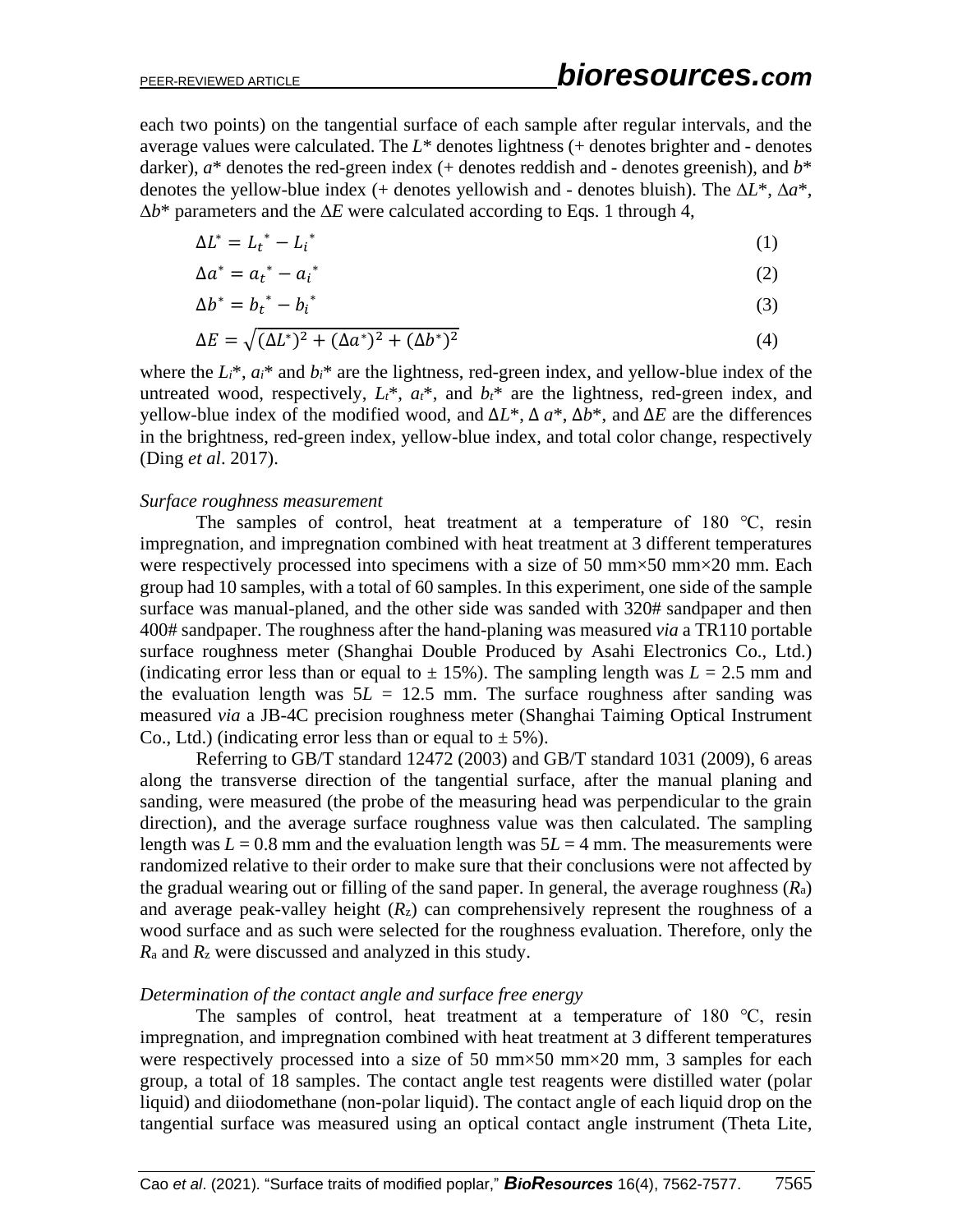Biolin Scientific, Gothenburg, Sweden). A micro-injector was used to take 2 μL and drop it on the planed surface. The contact angle was measured within 2 s after the droplet dropped onto the surface of the sample. Each sample was measured 4 times for each liquid with different measurement positions. The initial contact angle, *i.e.*, the contact angle when the droplet contacted the wood surface, was recorded and the average value was calculated. After the measurement, the surface droplets were removed with absorbent paper. After obtaining the contact angle value of  $\theta$ , the Owens double-liquid method (Owens and Wendt) 1969) was used to calculate the surface free energy. According to the polar force (γs*p*), the dispersion force (γs*d*) (non-polar force), and the surface free energy (γs) (surface tension) of distilled water and diiodomethane (Table 1) and the contact angle value of *θ*, the polar force and the dispersion force  $(\gamma_{Ld})$  can be obtained from Eq. 5 and 6, respectively,

$$
\gamma_{L_1}(1 + \cos \theta_1) = 2(\gamma_s a \gamma_{L_1} a)^{1/2} + 2(\gamma_s p \gamma_{L_1} p)^{1/2}
$$
\n(5)

$$
\gamma_{L_2}(1 + \cos \theta_2) = 2(\gamma_{s^d} \gamma_{L_2^d})^{1/2} + 2(\gamma_{s^p} \gamma_{L_2^p})^{1/2}
$$
(6)

and then the surface free energy  $(\gamma_L)$  can be obtained according to Eq. 7,

$$
\gamma_{s^d} + \gamma_{s^p} = \gamma_s \tag{7}
$$

where  $\gamma_L$ ,  $\gamma_{Ld}$ , and  $\gamma_{Lp}$  are the surface tension, dispersion force, and polar force of the test liquid (distilled water and diiodomethane), respectively, γs, γs*d*, γs*<sup>p</sup>* and are the surface free energy, dispersion force, and polar force of the test wood samples, respectively, and  $\theta$  is the contact angle.

**Table 1.** Surface Tension, Polar Force, and Non- Polar Force of the Test Liquid

| <b>Test Liquid</b> | Type      | <b>Dispersion Force</b><br>$V_{\text{Ld}}$ (mJ/m <sup>2</sup> ) | Polar Force<br>$y_{\text{Lp}}$ (mJ/m <sup>2</sup> ) | <b>Surface Tension</b><br>$VL$ (mJ/m <sup>2</sup> ) |
|--------------------|-----------|-----------------------------------------------------------------|-----------------------------------------------------|-----------------------------------------------------|
| Distilled water    | Polar     | 21.80                                                           | 51.00                                               | 72.80                                               |
| Dijodomethane      | Non-polar | 48.50                                                           | 2.30                                                | 50.80                                               |

### **RESULTS AND DISCUSSION**

#### **Color of Modified Materials**

Figure 1 shows the colors of the control and the modified samples. The HT at a temperature of 180 °C for 3 h drastically increased the darkness of specimens, while the IMPG changed the surface color to light yellow. The color of the IMPG+HT samples changed considerably with different heat treatment temperatures. As the heat treatment temperature increased, the color gradually changed from light yellow to brown and dark brown. By comparing Fig. 1b and Fig. 1e, it was found that, with the same heat treatment temperature and duration, *i.e.*, 180 °C and 3 h, the color of the HT sample was darker than the color of the IMPG+HT at a temperature of 180  $^{\circ}$ C, which indicated that the resin impregnation had a certain inhibitory effect on the color change of the wood.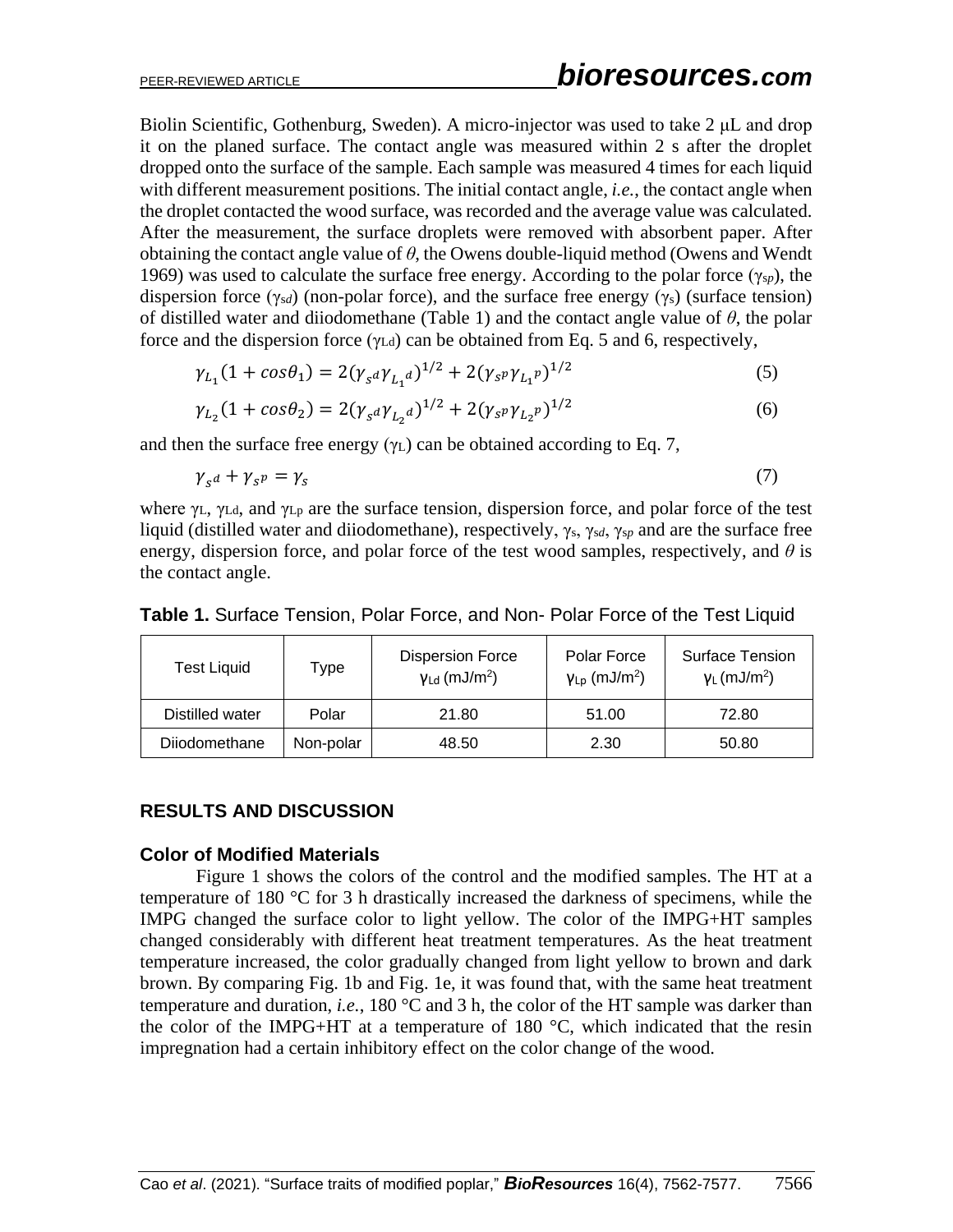# PEER-REVIEWED ARTICLE *bioresources.com*



**(e)** IMPG+HT 180 °C **(f)** IMPG+HT 200 °C



Table 2 shows the results of the color index and their changes after different modifications. As can be seen from Table 2, the *L*\* of the HT samples was 40.97, which was 38.18% lower than the *L*\* of the control, which indicated the lightness of poplar wood decreased after the heat treatment (Militz 2002). The lightness of the IMPG samples slightly decreased (1.37%), which indicated that the resin impregnation had a minor effect on the lightness value of poplar. After the IMPG+HT, the *L*\* value ranged from 33.76 to 66.23, and the lightness values were 14.63% to 56.49% lower than the lightness of the control. This was attributed to the fact that the water-soluble UF resin itself was yellowish brown. After being immersed in the wood and cured by heating, the color became darker. In addition, it contained hydroxyl (-OH), which was easy to change after the HT treatment, forming benzoquinone or other structures and causing the color of the samples to deepen. As the heat treatment temperature increased, the lightness value of the IMPG+HT samples became lower, and the color became darker. This was primarily due to the fact that the higher the heat treatment temperature, the more obvious the degradation of the hemicellulose and impregnated resin, and these dark degradation products led to the decrease in the wood lightness. With the same heat treatment process (180 °C and 3 h), the lightness of the HT samples more considerably decreased compared to the IMPG+HT samples. This may be due to the crosslinking of the resin and hemicelluloses in the wood, which inhibited the degradation to some extent, or the alkaline environment caused by the urea-formaldehyde resin inhibited the degradation of the hemicelluloses, thereby decreasing the effect of the heat treatment on the lightness reduction (Zhang *et al*. 2014).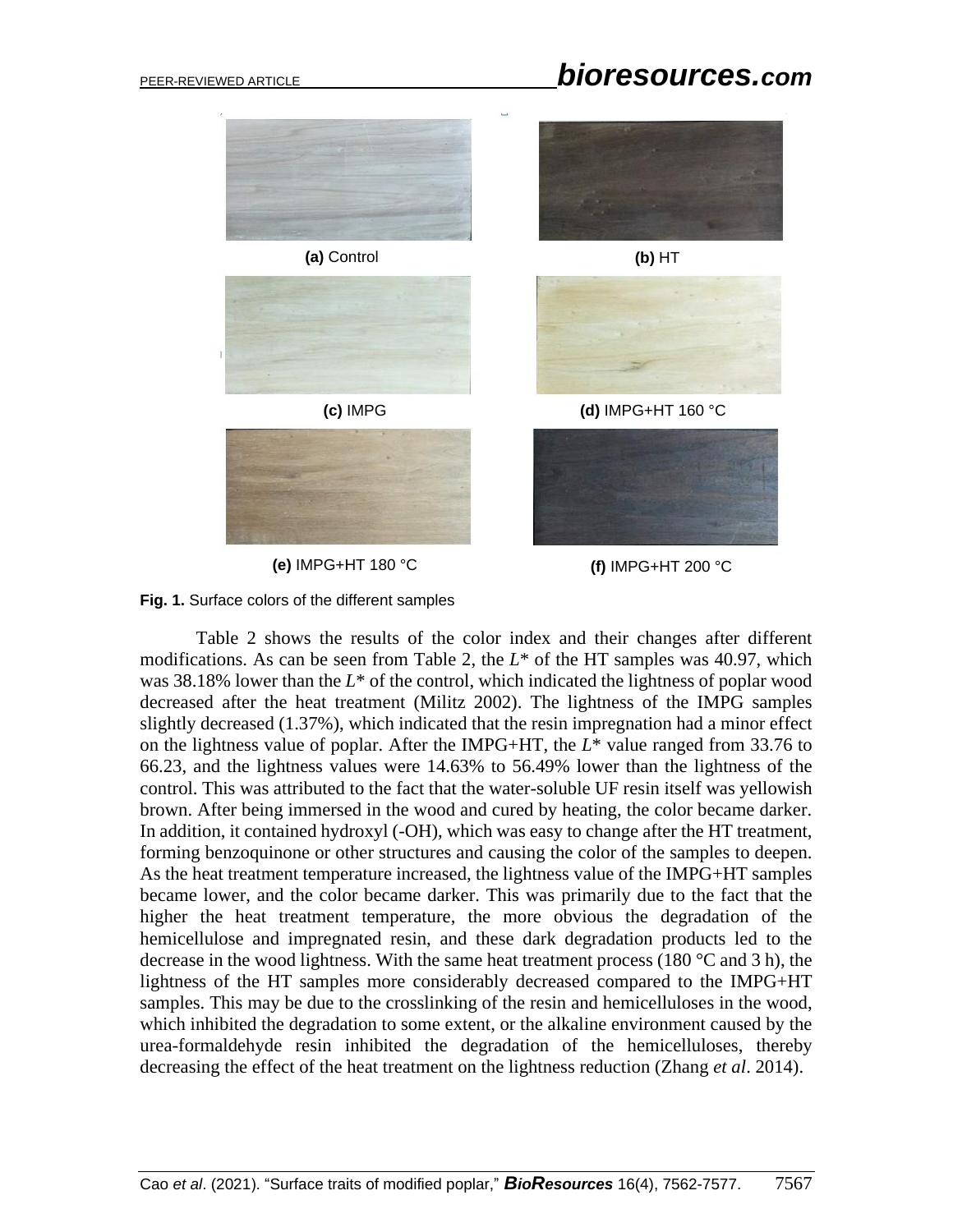| <b>Materials</b>                                                    | Ľ           | $\Delta L^*$ | $a^*$       | $\Delta a^*$ | $b^*$       | $\Delta b^*$ |
|---------------------------------------------------------------------|-------------|--------------|-------------|--------------|-------------|--------------|
| Control                                                             | 77.59       |              | 4.71        |              | 20.99       |              |
| HT (180 $^{\circ}$ C)                                               | 40.97(2.01) | $-36.62$     | 8.10(0.50)  | 3.39         | 17.19(1.11) | $-3.80$      |
| <b>IMPG</b>                                                         | 76.53(2.77) | $-1.06$      | 4.08(0.94)  | $-0.63$      | 28.48(1.61) | 7.49         |
| IMPG+HT 160<br>°C                                                   | 66.23(3.26) | $-11.36$     | 8.92(0.92)  | 4.21         | 36.42(1.91) | 15.43        |
| IMPG+HT 180<br>°C                                                   | 53.17(3.41) | $-24.42$     | 10.63(0.61) | 5.92         | 28.64(2.18) | 7.65         |
| IMPG+HT 200<br>°C                                                   | 33.76(2.24) | $-43.83$     | 7.20(0.95)  | 2.49         | 13.88(2.22) | $-7.11$      |
| Note: the data in the parenthesis refers to the standard deviations |             |              |             |              |             |              |

| Table 2. Changes in the Color Indexes of the Control and Modified Samples |  |  |  |
|---------------------------------------------------------------------------|--|--|--|
|---------------------------------------------------------------------------|--|--|--|

The *a*\* of the HT samples increased by 71.97% compared to the *a*\*of the control, which indicated that the HT increased the red-green index of the poplar wood. The *a*\* of the IMPG samples decreased by 13.38%, which indicated that the IMPG treatment reduced the red-green index of the poplar wood. The  $a^*$  of the IMPG+HT samples ranged from 7.20 to 10.63, which increased by 52.87% to 125.69% when compared to the control. As the HT temperature increased, the *a*\* first increased and then decreased. However, the *a*\* value of the IMPG+HT was always higher than the  $a^*$  value of the control and IMPG samples.

With the same heat treatment process (180  $\degree$ C and 3 h), the  $a^*$  of the IMPG+HT increased more than the *a*\* of the HT samples, and its color was more reddish. This may be due to the resin and lignin crosslinking at this temperature, which changed the number of chromophoric groups, *e.g.*, carbonyl groups in lignin (Zor *et al*. 2019). When the temperature was higher than 180 °C, the product generated by the crosslinking of the resin and lignin was unstable and further degraded into small molecules at high temperatures, leading to an increase then decrease of the *a*\* as the temperature increased (Raisanen *et al.* 2003).

The *b*\* values of the HT samples were 18.10% lower than the *b*\* of the control, which indicated a reduction of the yellow-blue index of poplar wood after the HT. The *b*\* of the IMPG samples increased by 65.68%, which indicated an increase in the yellow-blue index of poplar after the IMPG treatment. The  $b^*$  of the IMPG+HT samples ranged from 13.88 to 36.42, which increased by -33.87% to 73.51% when compared to the control. As the heat treatment temperature increased, the  $b^*$  value gradually decreased, even eventually reaching a negative ∆*b*\* value. This was because there was no obvious resin degradation, and its color was still yellowish at lower heat treatment temperatures. However, as the temperature increased, the resin degradation became more obvious, which resulted in a rapid decrease in the ∆*b*\*. With the same heat treatment process (180 °C and 3 h), the changes in the ∆*b*\* of the HT samples and the IMPG+HT were opposite, which was primarily affected by the addition of resin.

Figure 2 shows the color differences of the samples from different modification groups. The total colour difference of each modified group are given in descending order as follows: IMPG+HT 200 °C was greater than HT, which was greater than IMPG+HT 180 °C, which was greater than IMPG+HT 160 °C, which was greater than IMPG. The total color difference between the IMPG and the control was small. However, the HT had major impact on the absolute color difference. The ∆*E* of the IMPG+HT samples ranged from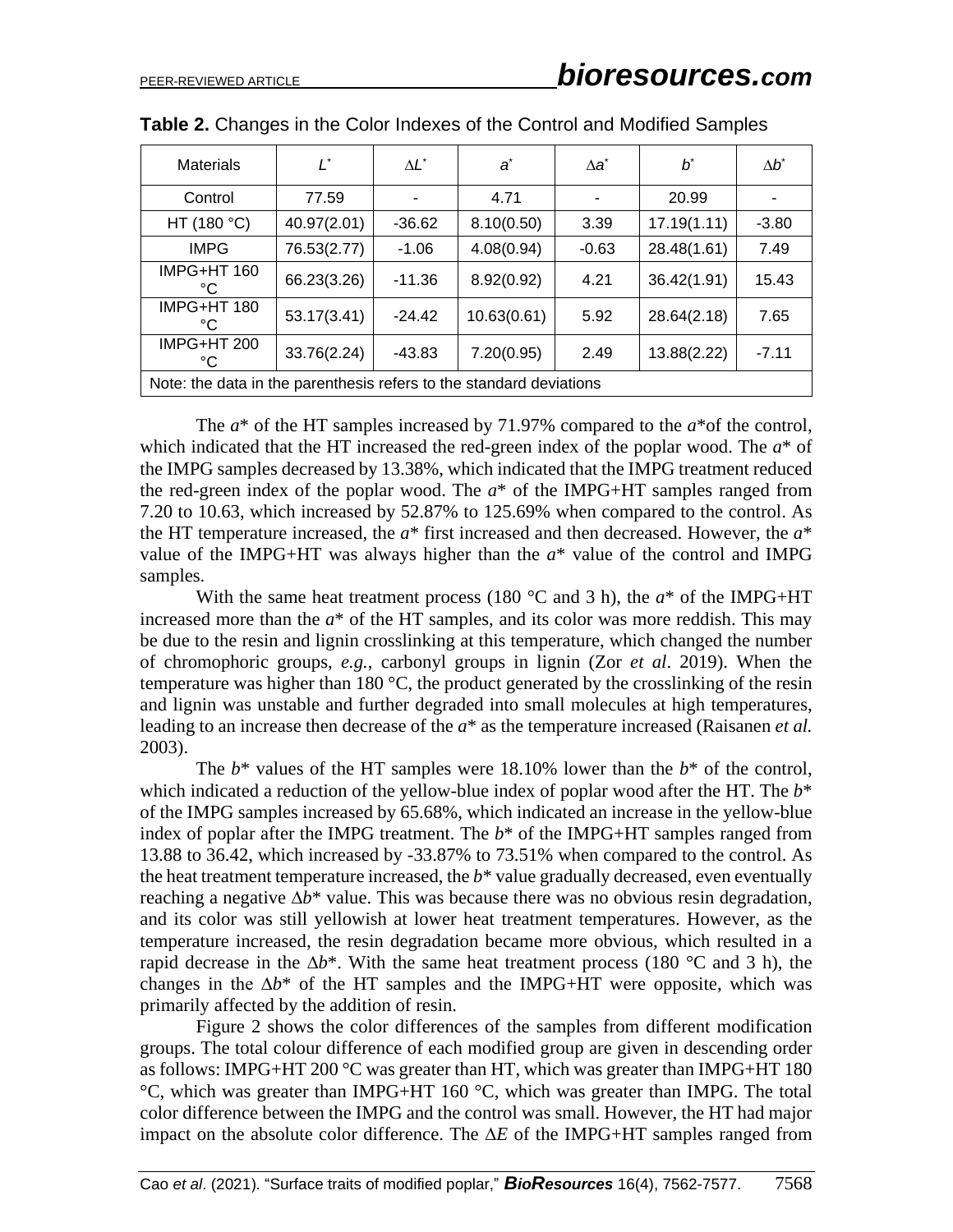19.62 to 44.47. The higher the heat treatment temperature, the greater the ∆*E*. When the temperature was higher than 180 °C, there was a drastic increase in the ∆*E*. With the same heat treatment process (180 °C and 3 h), the total color difference between the combined modified samples and the controls was smaller than the total color difference of the heat treatment, which indicated that the impregnation pretreatment can effectively reduce the effect of the heat treatment on the color.



**Fig. 2.** Color difference values of the different samples

### **Surface Roughness of the Modified Woods**

Figure 3 shows the surface profile of each test group after sanding. Figures 4 and 5 show the test results of the  $R_a$  and  $R_z$  of each group, respectively.

Figure 3 shows that the surface of the control was relatively flat. After the resin impregnation process, heat treatment, or combined modification, the  $R_a$  and  $R_z$  values became larger, and the wood surface became rougher than the control. Heat treatment made the wood more brittle and easier to crack during cutting; the impregnated resin was plasticized, and the heat generated by sanding caused the plasticized resin to fluff during the sanding process. According to Figs. 4 and 5, the  $R_a$  and  $R_z$  values of the planed wood surface were larger than the  $R_a$  and  $R_z$  values of the sanded wood. This was because the wood surface processing method is an important factor in terms of its surface roughness. The higher the processing accuracy, the lower the surface roughness (Wang *et al*. 2005). However, for both the sanded and planed surfaces, the *R*<sup>a</sup> had similar trends after different modification treatments.

Both the *R*<sup>a</sup> and *R*<sup>z</sup> values of poplar wood increased after HT. After the planing process, the  $R_a$  and  $R_z$  increased from 6.15 and 40.39  $\mu$ m to 7.16 and 46.32  $\mu$ m, respectively. After the sanding process,  $R_a$  and  $R_z$  increased from 3.63 and 25.06  $\mu$ m to 4.57 and 29.30 μm, respectively. These results showed that the surface of the poplar wood became more uneven after HT at a temperature of 180 °C for 3 h, which agreed with the results reported by Bakar *et al*. (2013). The reason for the increased surface roughness in poplar wood after HT might be due to the breakages of fibers of the heat-treated wood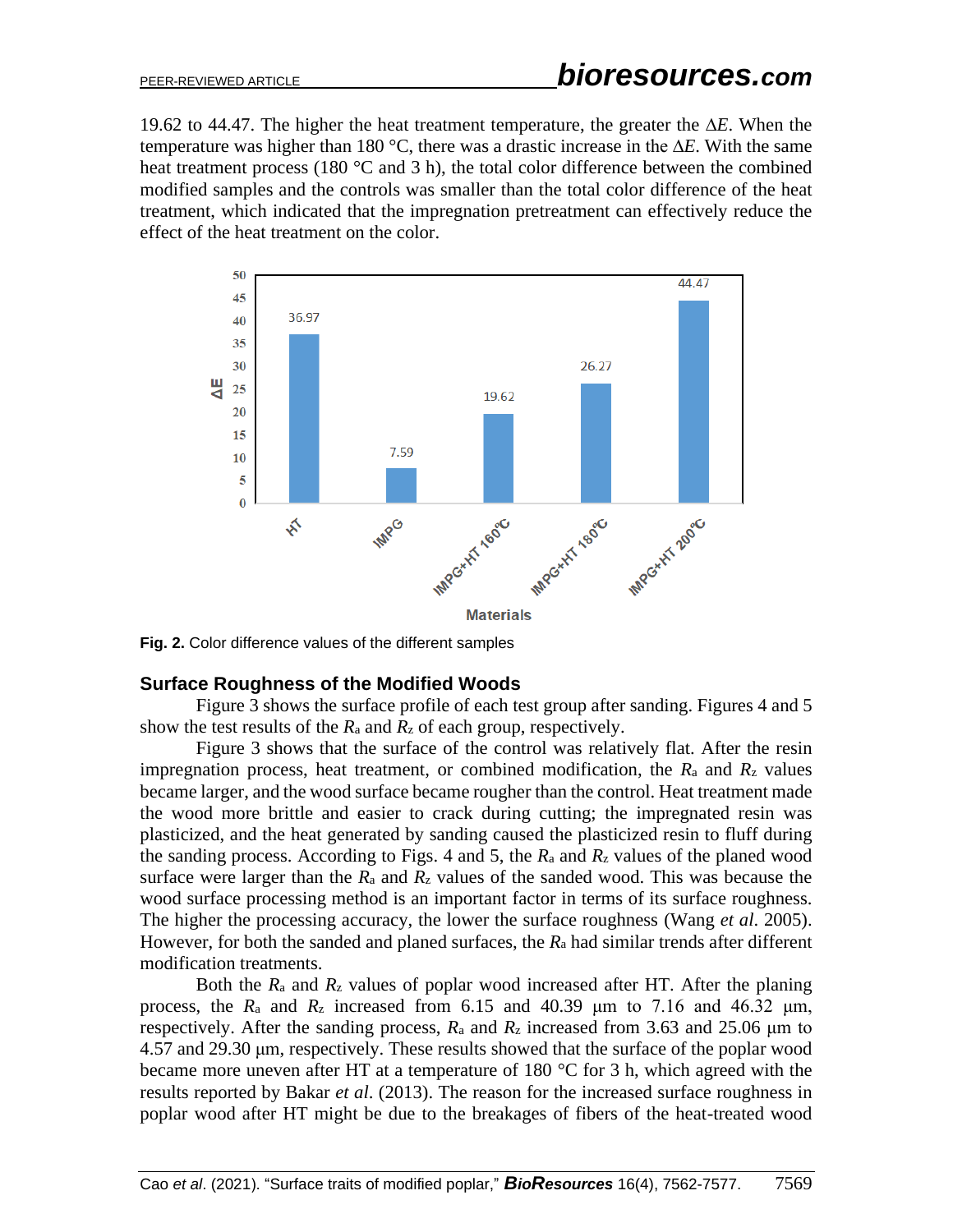during the planing and sanding processes (Bourmaud and Baley 2009; Butylina *et al*. 2011). Therefore, the surface of the wood fibers split, and the surface roughness increased.



**Fig. 3.** Surface roughness profile of the different test woods after sanding

The results also showed that both the *R*<sup>a</sup> and *R*<sup>z</sup> values increased after IMPG. After the planing process, the *R*<sup>a</sup> and *R*<sup>z</sup> increased to 7.61 and 52.12 μm, respectively. After the sanding process, the  $R_a$  and  $R_z$  increased to 4.21 and 28.97  $\mu$ m, respectively. The result showed that the resin impregnation also improved the surface roughness of poplar wood. The primary reason for this result might be that the uneven distribution of the resin in the microstructure of the wood increased the roughness of wood.

The  $R_a$  value of the IMPG+HT sample after planing ranged from 5.92 to 7.32  $\mu$ m, while the *R*<sup>z</sup> value ranged from 37.96 to 47.98 μm. After the sanding process, the *R*<sup>a</sup> and *R*<sup>z</sup> values decreased from 3.76 to 4.46 μm and 25.95 to 28.16 μm, respectively. As shown in Figs. 4 and 5, the  $R_a$  and  $R_z$  of the IMPG+HT samples first decreased and then increased as the heat treatment temperature increased. The surface roughness of the IMPG+HT samples at 160 °C had no considerable difference from the IMPG samples, and the surface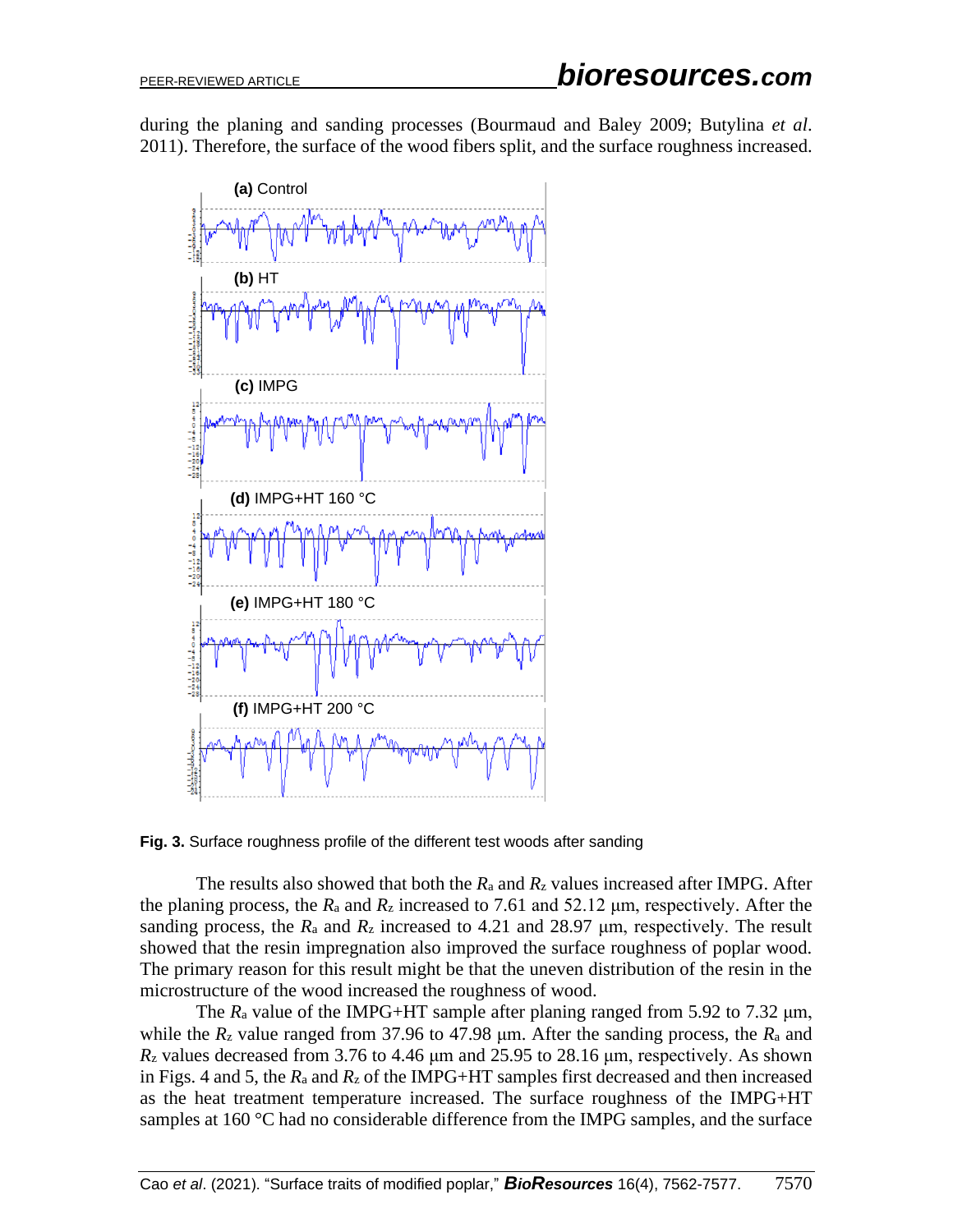of the IMPG+HT sample at 180 °C was the smoothest. This might be because the volume of the impregnated resin shrunk at a temperature of 180 °C, which led to the resin filling in the vessels, and the wood fibers tending to be flat, thus reducing the effect of the resin on the surface roughness (Eichhorn *et al*. 2001). However, when the heat treatment temperature reached 200 °C, the resin degradation products and the wood extracts migrated to the wood surface, which resulted in an increase in the surface roughness of the IMPG+HT wood at a temperature of 200 °C (Willner and Brunner 2005; Poletto 2016).



**Fig. 4.** *R*<sup>a</sup> of the different test woods



**Fig. 5.** *R*<sup>z</sup> of the different test woods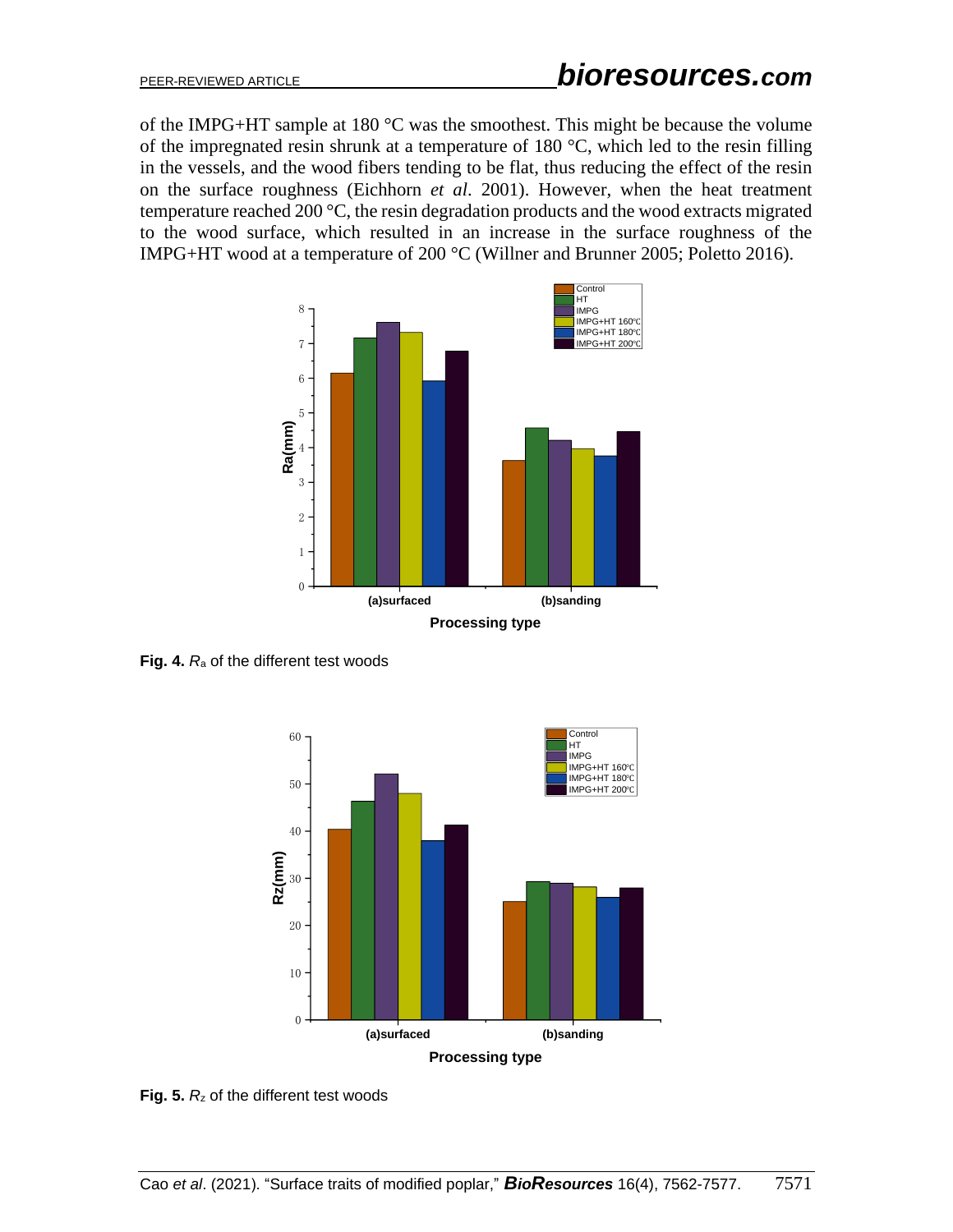#### **Surface Wettability of the Modified Woods**

Figure 6 shows the initial contact angles of the poplar wood surface with distilled water and diiodomethane. The contact angle of diiodomethane on the wood surface was smaller than the contact angle of distilled water. The diiodomethane quickly wetted the wood at the moment of contact with the wood surface, but the outline of the droplet on the wood surface was still clear. Then, the droplet was gradually absorbed by the wood. This is because diiodomethane is a non-polar liquid, while distilled water has strong polarity and surface tension; therefore, the contact angle between the wood surface and distilled water was larger (Fabiyi and McDonald 2010).







**Fig. 7.** Initial contact angles of the different test wood samples with distilled water and diiodomethane

Figure 7 shows the results of the contact angles of the different test groups with distilled water and diiodomethane. The contact angle of distilled water on the surface of the samples in descending order was as follows: HT was greater than Control, which was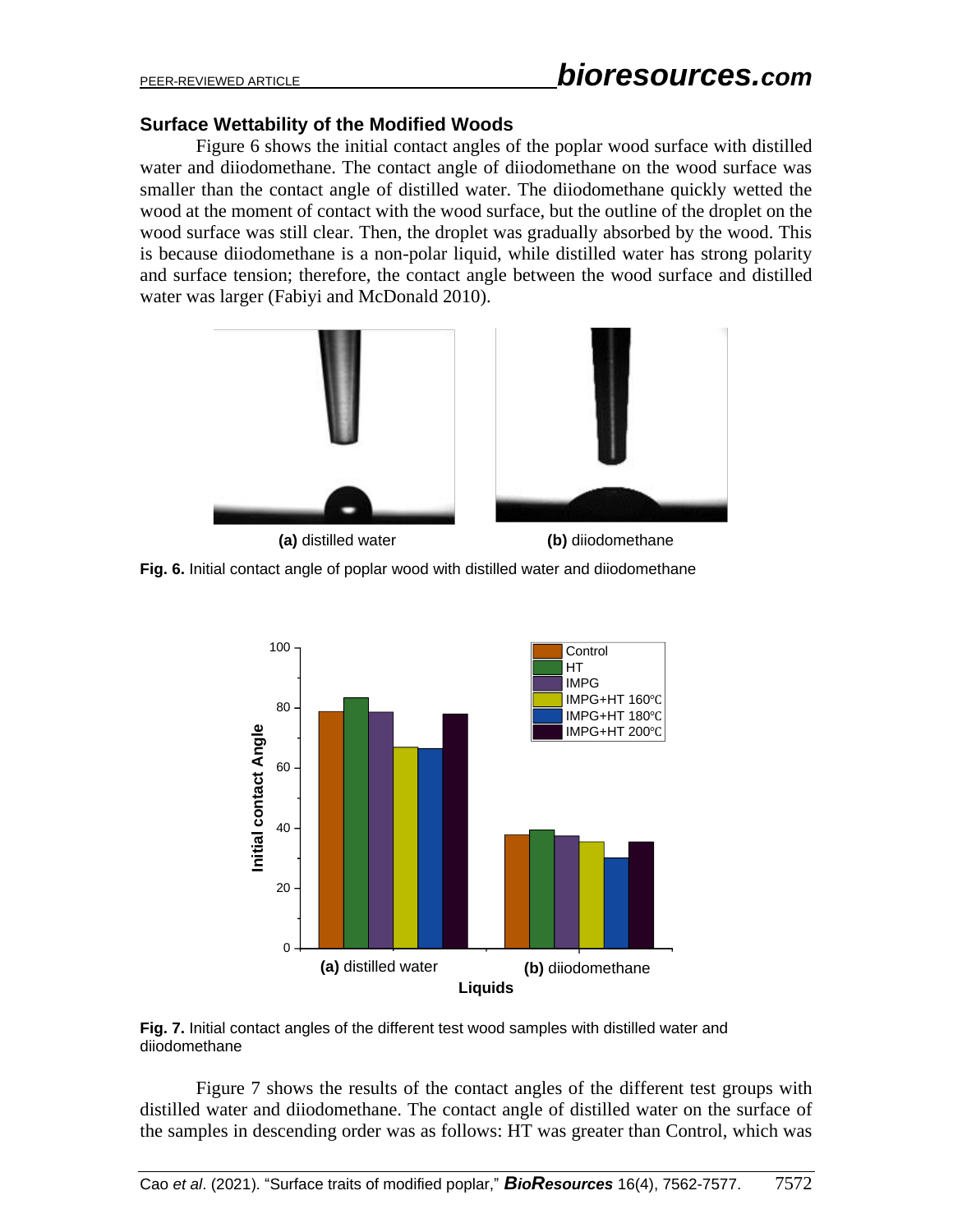greater than IMPG, which was greater than IMPG+HT 200  $^{\circ}$ C, which was greater than IMPG+HT 160  $\degree$ C, which was greater than IMPG+HT 180  $\degree$ C. Among all groups, the HT sample had the largest contact angle (83.43°), which indicated that the hydrophobicity was increased after HT treatment. This was attributed to a decrease in the number of hydrophilic groups on the wood surface, caused by the degradation of hemicellulose during the HT treatment. The contact angle of the poplar wood with distilled water slightly decreased from 78.87° to 78.69° after impregnation, which indicated that the IMPG treatment had little effect on the hydrophilicity. The contact angle between the IMPG+HT wood and distilled water, which ranged from 66.57° to 78.02°, first decreased and then increased as the heat treatment temperature increased. This might be due to the fact that the HT did not drastically degrade the wood components and had a limited effect on increasing the hydrophobicity at the lower temperature. However, the resin preferentially degraded and produced hydrophilic degradation products during the low-temperature HT (Mankowski and Morrell 2000; Verhey *et al*. 2001; Tripathi *et al*. 2014). Such a phenomenon predominantly influenced the contact angle and led to the decreased contact angle and increased wettability of the IMPG+HT samples when the wood was heat-treated below 200 °C. When the temperature reached 200 °C, the HT had a noticeable degradation effect on the wood components, and the hydrophilic groups on the wood surface were drastically reduced. Therefore, the influence of the HT on the contact angle was dominant, which made the hydrophobicity of the IMPG+HT samples increase.

The contact angle of diiodomethane on the surface of the samples in descending order was as follows: HT was greater than Control, which was greater than IMPG, which was greater than IMPG+HT 200  $\degree$ C, which was greater than IMPG+HT 160  $\degree$ C, which was greater than IMPG+HT 180 °C, which was consistent with the results of distilled water. The contact angle of diiodomethane on the surface of the HT sample was the largest (39.47°), which indicated that the oleophobicity was increased after the HT treatment. After the heat treatment, the number of lipophilic groups decreased. 180 °C heat treatment had the greatest tendency to bring alkyl-type monomers to the wood surface such as fatty acids. Such materials would have a relatively low Hamaker constant, thus tending to give a relatively low dispersion-type interaction energy with the nonpolar probe liquid. The contact angle of the IMPG sample was slightly reduced. The reduction from 37.90° to 37.46° indicated that the resin had little effect on the lipophilicity. The contact angle of the IMPG+HT wood sample with diiodomethane ranged from 30.14° to 35.53°, which also first decreased and then increased as the HT temperature increased, due to the same reason as the change in contact angle of distilled water.

Table 3 shows the surface free energy and its component results of the different modified samples.

| <b>Materials</b> | Dispersion Force Ysd<br>(mJ/m <sup>2</sup> ) | Polar Force $\gamma_{sp}$<br>(mJ/m <sup>2</sup> ) | Surface Tension $\gamma_s$<br>(mJ/m <sup>2</sup> ) |
|------------------|----------------------------------------------|---------------------------------------------------|----------------------------------------------------|
| Control          | 36.78                                        | 4.48                                              | 41.26                                              |
| HT.              | 37.13                                        | 2.88                                              | 40.01                                              |
| <b>IMPG</b>      | 36.97                                        | 4.50                                              | 41.47                                              |
| IMPG+HT 160 °C   | 35.54                                        | 9.36                                              | 44.90                                              |
| IMPG+HT 180 °C   | 37.47                                        | 9.47                                              | 47.21                                              |
| IMPG+HT 200 °C   | 37.83                                        | 4.55                                              | 42.38                                              |

**Table 3.** Surface Free Energy and Component Value of Different Specimens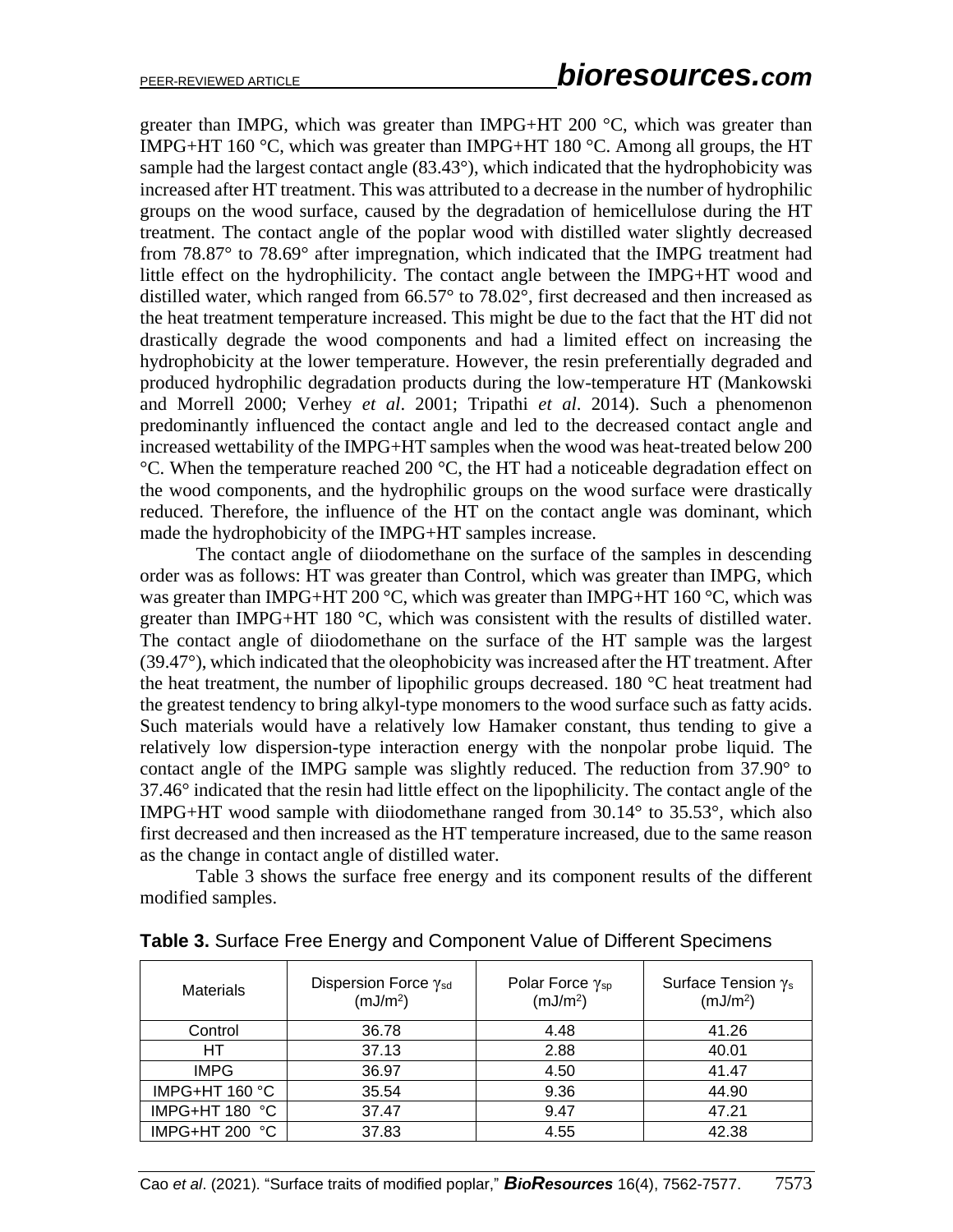As shown in Table 3, the surface free energy of the different modified samples in descending order was as follows: IMPG+HT 180℃ was greater than IMPG+HT 160 ℃, which was greater than IMPG+HT 200 °C, which was greater than IMPG, which was greater than Control, which was greater than HT, which was the result of the contact angle in contrast. After the heat treatment, the dispersion force (non-polar component) changed from 36.78 mJ/m<sup>2</sup> to 37.13 mJ/m<sup>2</sup>, and the polar force (polar component) changed from 4.48 mJ/m<sup>2</sup> to 2.88 mJ/m<sup>2</sup>. This was due to the increase of the number of non-polar functional groups on the wood surface and the decrease of the number of polar functional groups (hydroxyl) through the heat treatment. The surface free energy of the IMPG and its components were slightly increased compared to the control, which indicated that the impregnation had no obvious influence on the wettability of the wood. After the IMPG was heat-treated at different temperatures, its surface free energy changed according to the temperature. Compared with the IMPG samples, the dispersion force of the IMPG-160  $^{\circ}$ C sample was reduced by 3.87%, and the polar force was obviously increased (the increase rate was as high as 108.00%), which indicated that the heat treatment temperature reduced the number of non-polar functional groups in the IMPG samples, and the number of polar functional groups considerably increased. As the heat treatment temperature increased, the dispersion force of the impregnation combined heat treatment samples gradually increased, while the polar force first increased and then decreased as the heat treatment temperature increased. However, the surface free energy of the impregnation combined heat treatment samples at all three temperatures were higher than the surface free energy of the IMPG samples, which indicated that the heat treatment improved the wettability of the IMPG samples. Among them, the sample after the IMPG+HT 180 °C treatment had the largest surface free energy and the good wettability.

## **CONCLUSIONS**

- 1. In this study, the color, surface roughness, and surface wettability of the untreated control wood, and the wood modified *via* heat treatment, resin impregnation, and impregnation combined heat treatment (at  $160^{\circ}$ C,  $180^{\circ}$ C, and  $200^{\circ}$ C) were investigated. The results showed that the lightness  $(L^*)$  values of each group were ranked as follows: Control was greater than resin impregnation plus heat treatment (IMPG+HT) 200 ℃, which was greater than HT, which was greater than IMPG+HT 180 ℃, which was greater than IMPG+HT 160 ℃, which was greater than IMPG. The wood surface turned a reddish color after HT and IMPG+HT, while it became a greenish color after the IMPG treatment. For the IMPG+HT wood, the color became darker and more blueish as the heat treatment temperature increased. Simultaneously, the reddish color first increased and then decreased, and the total color change always increased as the temperature increased. The IMPG treatment had a small effect on the total color change, while the HT had a major impact on the total color change.
- 2. Both the HT and IMPG treatments increased the surface roughness of the wood. The *R*<sup>a</sup> and *R*<sup>z</sup> of the IMPG+HT wood samples first decreased and then increased as the heat treatment temperature increased. The surface roughness of the IMPG+HT wood samples at a temperature of 160 °C were not considerably different from the surface roughness of the IMPG wood samples. The surface of the IMPG+HT wood at a temperature of 180 ℃ was the smoothest among all the groups, while the surface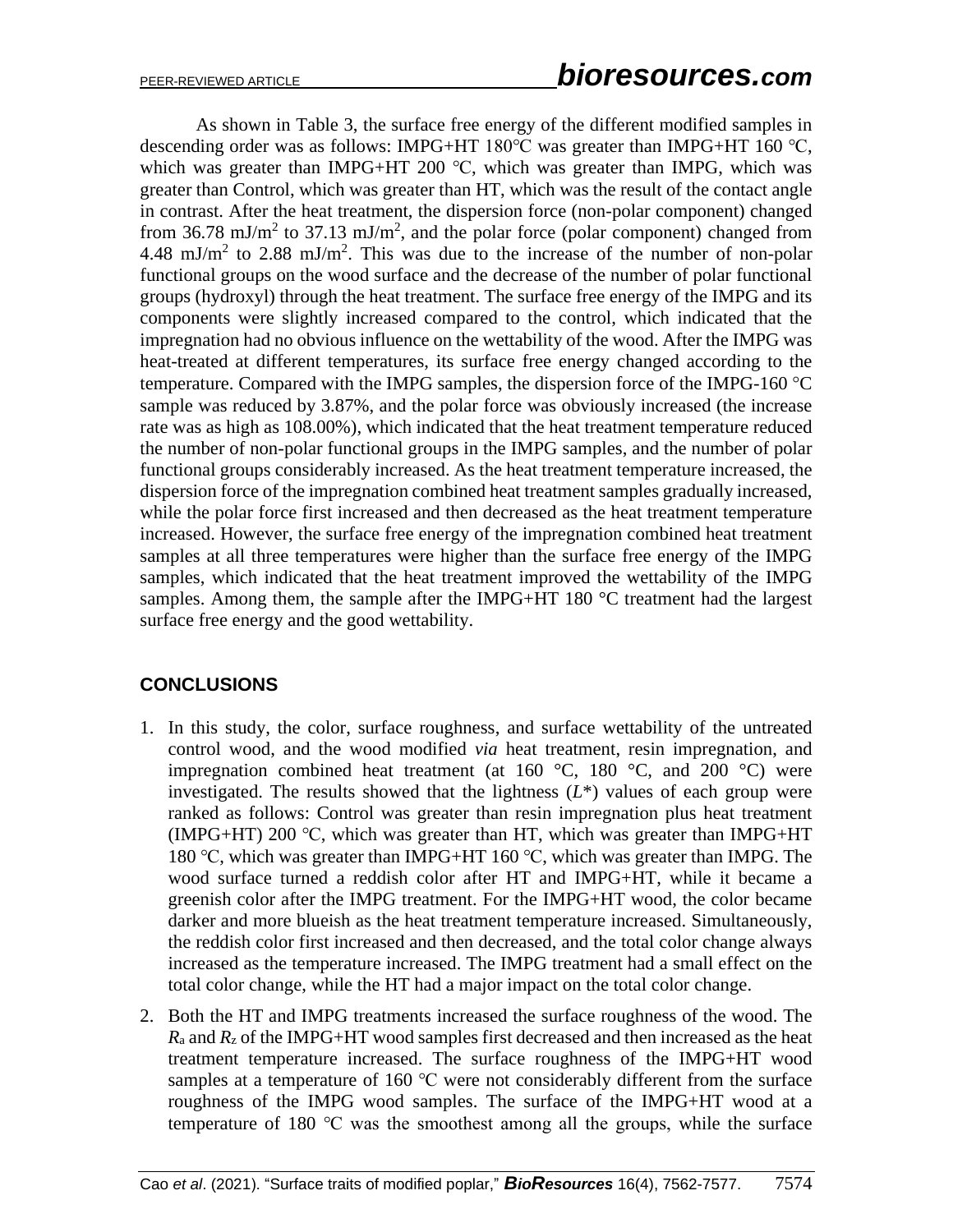roughness of the IMPG+HT samples at a temperature of 200 ℃ began to increase. The results showed that both the *R*<sup>a</sup> and *R*<sup>z</sup> increased after different modifications.

3. The initial contact angles of all test groups with distilled water were greater than the initial contact angles with diiodomethane. The contact angle of distilled water on the surface of the samples in descending order are as follows: HT was greater than Control, which was greater than IMPG, which was greater than IMPG+HT 200  $\degree$ C, which was greater than IMPG+HT 160  $^{\circ}$ C, which was greater than IMPG+HT 180  $^{\circ}$ C. After the heat treatment, the polar component and surface free energy were reduced, and the wettability was reduced. After impregnation, the surface free energy and its components were slightly increased. Compared with the other modified samples, the surface free energy of the IMPG+HT samples increased, and the wettability was improved. Among them, the polar components of the samples after the IMPG+HT 160 ℃ and IMPG+HT 180 ℃ treatments were obviously higher than the polar components of the IMPG samples, but the polar component of IMPG+HT 200 °C (4.55 mJ/m<sup>2</sup>) was reduced to close to the value of the polar component of IMPG  $(4.48 \text{ mJ/m}^2)$ .

# **ACKNOWLEDGMENTS**

The authors acknowledge the Fuyang Jinmu Arts and Crafts Co. Ltd. for providing research materials and processing equipment. Additional thanks go for the Nanjing Forestry University Advanced Analysis and Testing Centre for testing services. The authors also acknowledge Prof. Jiabin Cai for his helpful advice and critical reading of the manuscript.

# **REFERENCES CITED**

- Bakar, B. F. A., Hiziroglu, S., and Tahir, P. (2013). "Properties of some thermally modified wood species," *Materials & Design* 43, 348-355. DOI: 10.1016/j.matdes.2012.06.054
- Baysal, E., Degirmentepe, S., Toker, H., Sitki, M., and Turkoglu, T. (2014). "Some mechanical and physical properties of AD-KD 5 impregnated and thermally modified scots pine wood," *Wood Research* 59(2), 283-296.
- Bourmaud, A., and Baley, C. (2009). "Rigidity analysis of polypropylene/vegetal fibre composites after recycling," *Polymer Degradation and Stability* 94(3), 297-305. DOI: 10.1016/j.polymdegradstab.2008.12.010
- Butylina, S., Martikka, O., and Kärki, T. (2011). "Physical and mechanical properties of wood polypropylene composites made with virgin and/or recycled polypropylene," *Polymer-Plastics Technology and Engineering* 50(10), 1040-1046. DOI: 10.1080/03602559.2011.557823
- Cai, C., Haapala, A., Rahman, M. H., Tiitta, M., Tittia, V., and Heräjärvi, H. (2020). "Effect of 2-year natural weathering on chemical and physical properties of thermally modified *Picea abies*, *Pinus sylvestris* and *Fraxinus excelsior* wood," *Canadian Journal of Forest Research* 50, 1160-1171. DOI: 10.1139/cjfr-2019-0446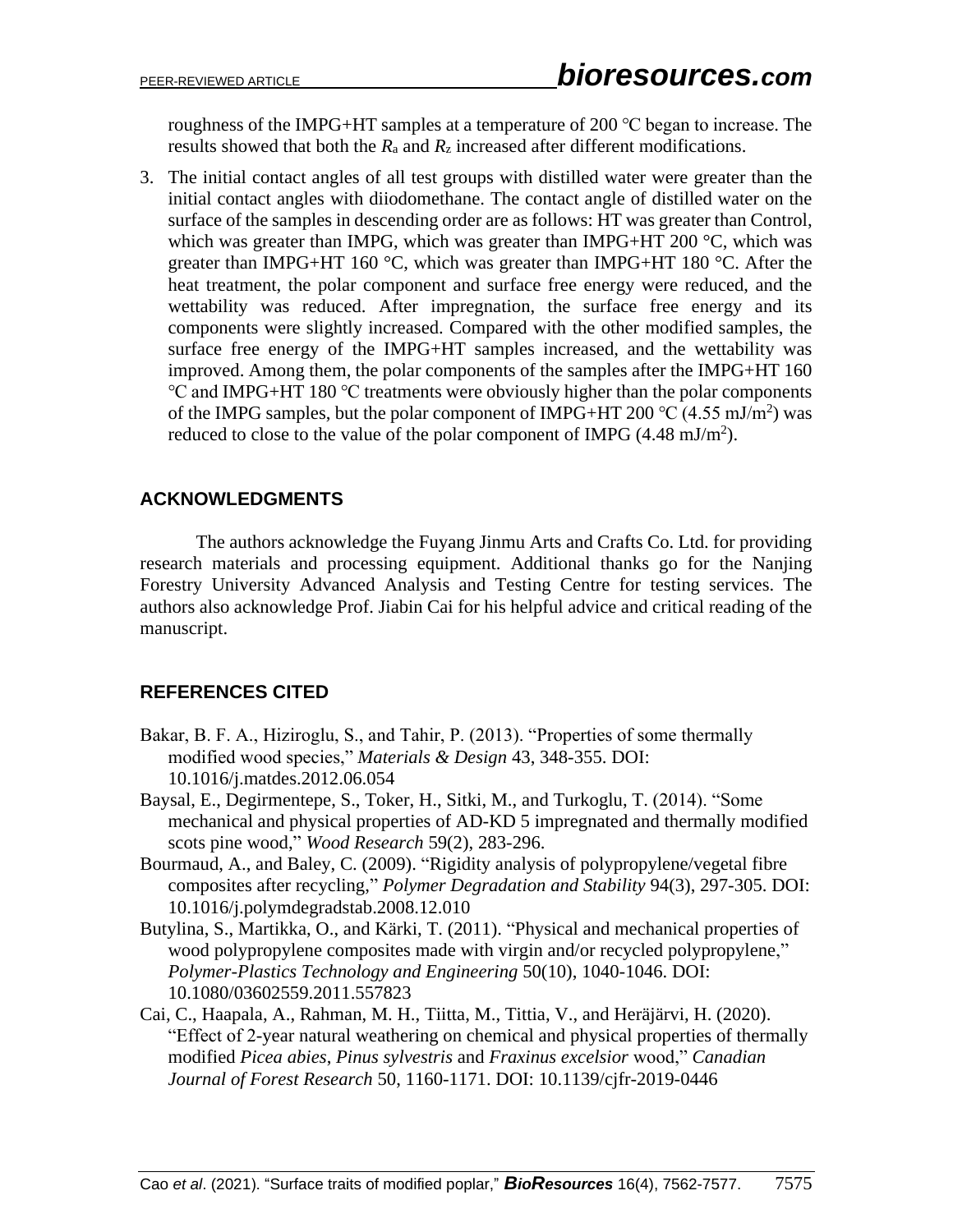- Ding, T., Peng, W., and Li, T. (2017). "Mechanism of color change of heat-treated white ash wood by means of FT-IR and XPS analyses," *China Forestry Science and Technology* 2(5), 25-30. DOI: 10.13360/j.issn.2096-1359.2017.05.005
- Eichhorn, S. J., Baillie, C. A., Zafeiropoulos, N., Mwaikambo, L. Y., Ansell, M. P., Dufresne, A., Entwistle, K. E., Herrera-Franco, P. J., Escamillia, G. C., Groom, L., *et al.* (2001). "Review: Current international research into cellulosic fibres and composites," *Journal of Material Science* 36(9), 2107-2131. DOI: 10.1023/A:1017512029696
- Fabiyi, J. S., and McDonald, A. G. (2010). "Physical morphology and quantitative characterization of chemical changes of weathered PVC/pine composites," *Journal of Polymers and the Environment* 18(1), 57-64. DOI: 10.1007/s10924-009-0152-9
- GB/T 1031 (2009). "Geometrical product specifications (GPS) Surface texture: Profile method – Surface roughness parameters and their values," Standardization Administration of China, Beijing, China.
- GB/T 12472 (2003). "Geometrical product specifications (GPS) Surface texture: Profile method – Surface roughness parameters and their values for wooden pieces," Standardization Administration of China, Beijing, China.
- GB/T 14074 (2017). "Testing methods for wood adhesives and their resins," Standardization Administration of China, Beijing, China.
- Huang, Y., Fei, B., Yu, Y., and Zhao, R. (2013). "Effect of modification with phenol formaldehyde resin on the mechanical properties of wood from Chinese fir," *BioResources* 8(1), 272-282. DOI: 10.15376/biores.8.1.272-282
- Lahtela, V., and Kärki, T. (2016). "The influence of melamine impregnation and heat treatment on the fire performance of Scots pine (*Pinus sylvestris*) wood," *Fire and Materials* 40(5), 731-737. DOI: 10.1002/fam.2338
- Liu, B., Wang, X., and Liu, J. (2013). "Changes in dimensional stability and mechanical properties of *Eucalyptus pellita* by melamine-urea-formaldehyde resin impregnation and heat treatment," *European Journal of Wood Products* 71(5), 557-562. DOI: 10.1007/s00107-013-0700-9
- LY/T 2407 (2015) "General technical requirements for resin impregnated modified wood production," Standardization Administration of China, Beijing, China.
- Mankowski, M., and Morrell, J. J. (2000). "Patterns of fungal attack in wood-plastic composites following exposure in a soil-block test," *Wood and Fiber Science* 32(3), 340-345.
- Militz, H. (2002). "Thermal treatment of wood: European processes and their background," in: *Proceedings of the 33rd International Research Group on Wood Protection Scientific Conference*, 12-17 May, Cardiff, Wales, United Kingdom.
- Owens, D. K., and Wendt, R. C. (1969). "Estimation of the surface free energy of polymers," *Journal of Applied Polymer Science* 13(8), 1741-1747. DOI: 10.1002/app.1969.070130815
- Poletto, M. (2016). "Effect of extractive content on the thermal stability of two wood species from Brazil," *Maderas. Cienic y tecnología* 18(3), 435-42. DOI: 10.4067/S0718-221X2016005000039
- Qin, S., Lei, L., Li, J., and Li, X. (2015). "Physical and mechanical properties of rubber wood modified with UF resin by impregnation," *China Forest Products Industry* 42(4), 14-17. DOI: 10.19531/j.issn1001-5299.2015.04.004
- Quan, P., Li, Y., Cao, M., Jiang, C., Liu, Y., Hu, J., and Li, X. (2017). "The effect of high temperature heat treatment on the mechanical strength of UF resin modified Chinese